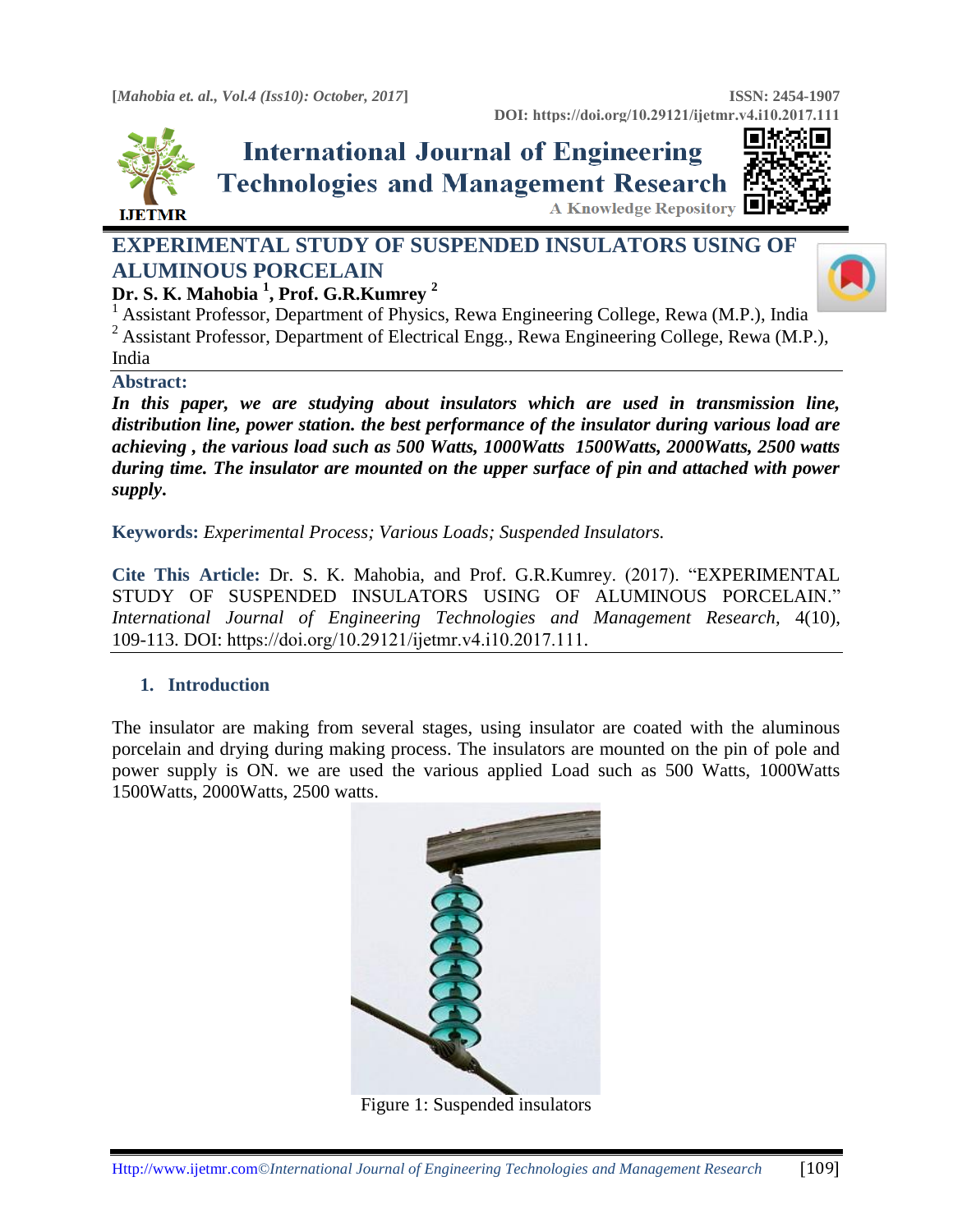#### **2. Performance Testing**

| Sr. No. |    | Time in minutes $\vert$ Temperature ( $\rm ^{\circ}C$ ) on Final stage |
|---------|----|------------------------------------------------------------------------|
|         |    |                                                                        |
|         | 20 | 50                                                                     |
|         | 30 | 55                                                                     |
|         | 40 | 62                                                                     |
|         | 50 |                                                                        |

Table 1: Testing applied load 500 Watts



## Figure 2: Testing applied load 500 Watts

| Sr. No.   Time in minutes | Temperature $(^{\circ}C)$ on Final stage |
|---------------------------|------------------------------------------|
| 10                        | 48                                       |
| 20                        | 52                                       |
| 30                        | 54                                       |
| 40                        | 68                                       |
| 50                        |                                          |

| Table 2: Testing applied load 1000 Watts |  |  |  |
|------------------------------------------|--|--|--|
|                                          |  |  |  |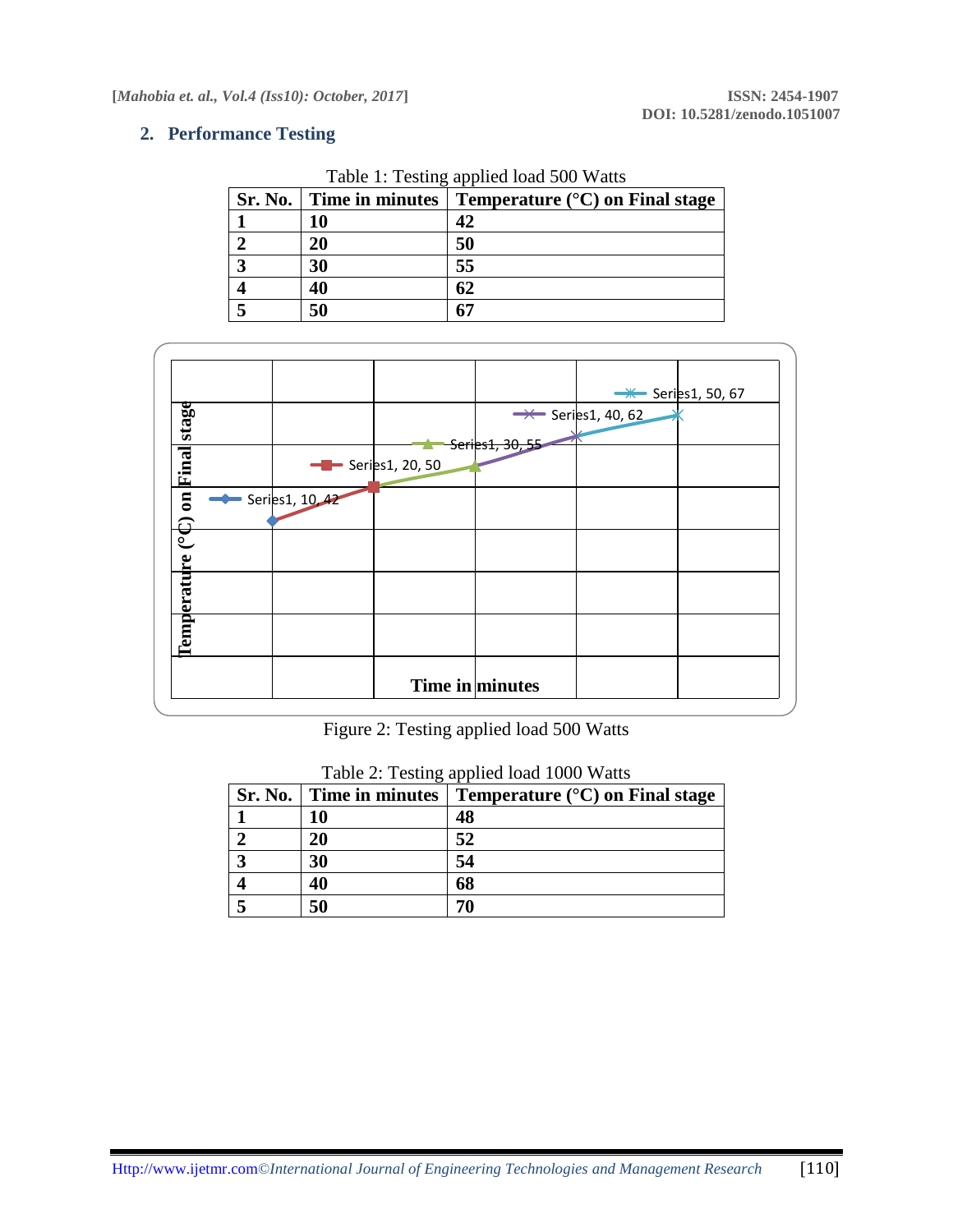|                                  |                 |                                               | $\rightarrow$ Series1, 40, 68 Series1, 50, 70 |  |
|----------------------------------|-----------------|-----------------------------------------------|-----------------------------------------------|--|
| stage                            |                 |                                               |                                               |  |
| Final                            | Series1, 10, 48 | $\frac{1}{2}$ Series1, 20, 52 Series1, 30, 54 |                                               |  |
| $\overline{\mathbf{a}}$          |                 |                                               |                                               |  |
| <u>(၁</u>                        |                 |                                               |                                               |  |
| <b><i><u>Comperature</u></i></b> |                 |                                               |                                               |  |
|                                  |                 |                                               |                                               |  |
|                                  |                 | Time in minutes                               |                                               |  |

Figure 3: Testing applied load 1000 Watts

| <b>Sr. No.</b> |    | Time in minutes   Temperature $({}^{\circ}C)$ on Final stage |
|----------------|----|--------------------------------------------------------------|
|                |    | 52                                                           |
|                | 20 | 58                                                           |
|                | 30 | 62                                                           |
|                | 40 | 68                                                           |
|                | 50 | 75                                                           |

Table 3: Testing applied load 1500 Watts



Figure 4: Testing applied load 1500 Watts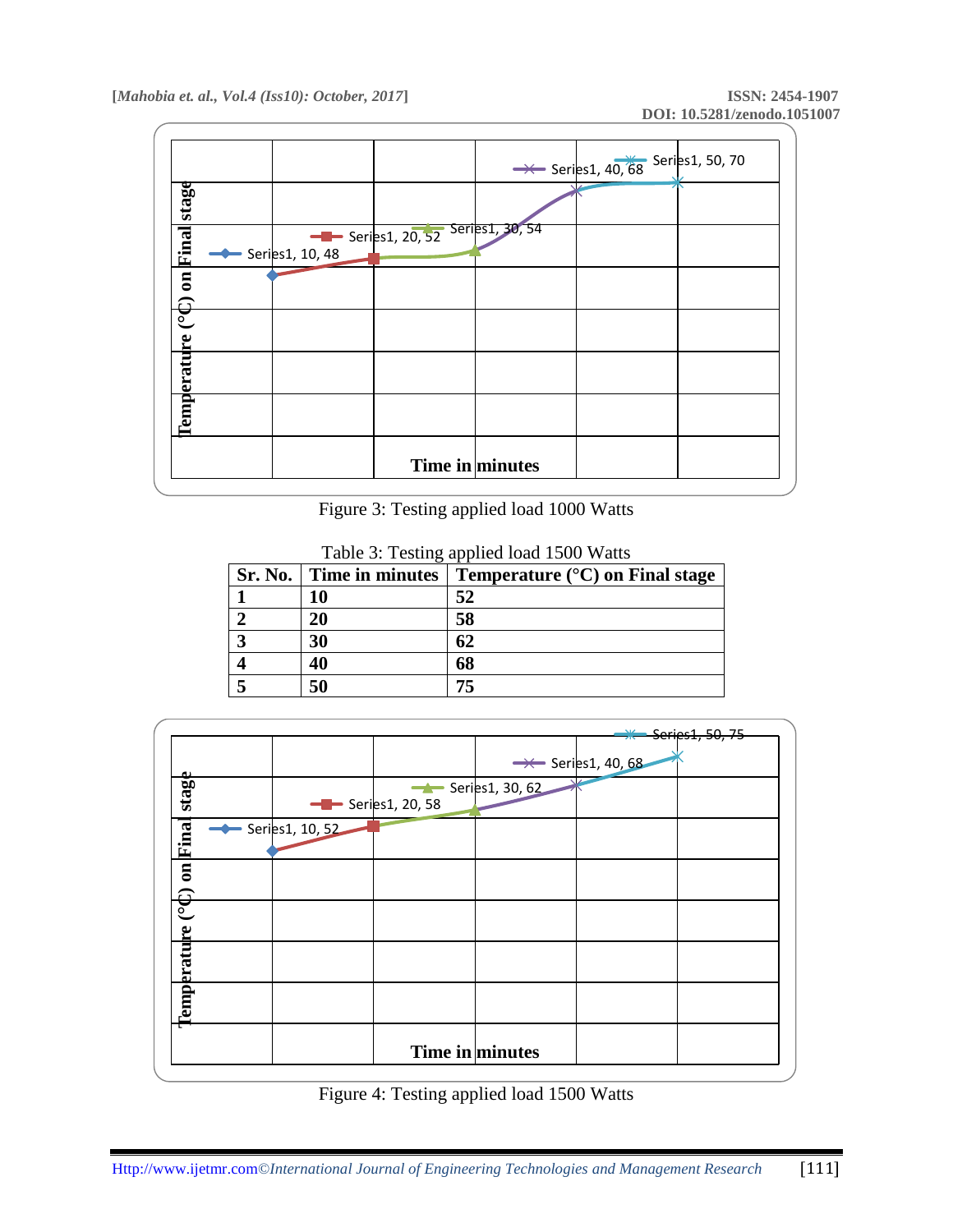|   |    | Sr. No.   Time in minutes   Temperature $(^\circ\text{C})$ on Final stage |
|---|----|---------------------------------------------------------------------------|
|   | 10 | 60                                                                        |
|   | 20 | 72                                                                        |
| Δ | 30 | 88                                                                        |
|   | 40 |                                                                           |
|   | 50 | 75                                                                        |

Table 4: Testing applied load 2000 Watts



Figure 5: Testing applied load 2000 Watts

| Sr. No.   Time in minutes | Temperature $(^{\circ}C)$ on Final stage |
|---------------------------|------------------------------------------|
|                           | 62                                       |
|                           | 73                                       |
| 30                        | 78                                       |
| 40                        | 80                                       |
| 50                        |                                          |

Table 5: Testing applied load 2500 Watts